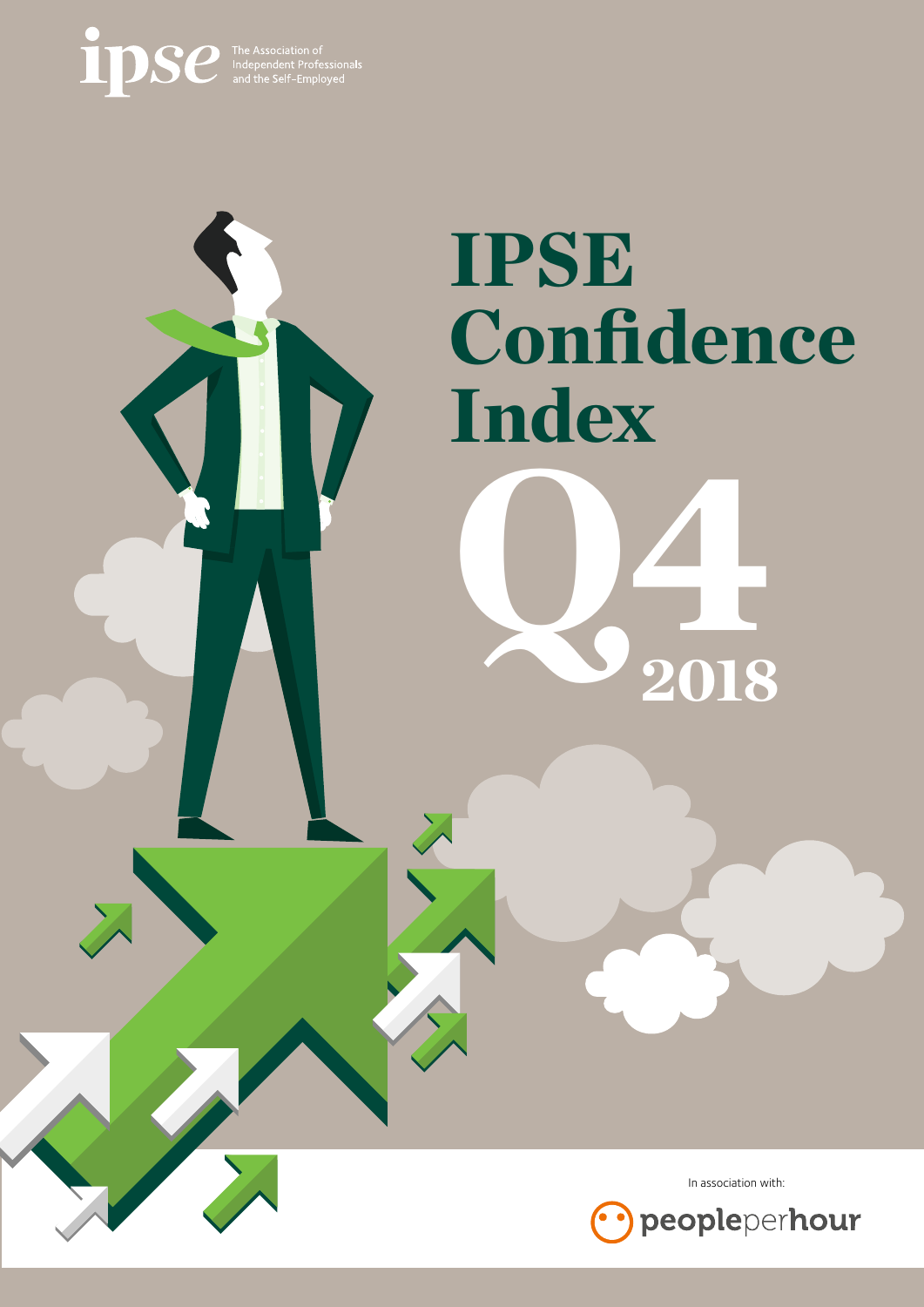## **Business strategies are key as the freelance sector bounces back out of recession**

Freelancer Confidence Index:

 $-9.1$ 



## **78% Business cost** of freelancers believe their costs will **increase in the next 12 months**

### **Demand for freelance work**

Amount of time freelancers have been on assignment



Over the last **12 months** freelancers have been on assignment for, on average, **79%** of the time

## **Top factors lowering business performance in Q3 2018**



**Government's fiscal policy relating to freelancing** 



**Outcome of the EU referendum**

**Government regulation relating to hiring freelancers**

**58%**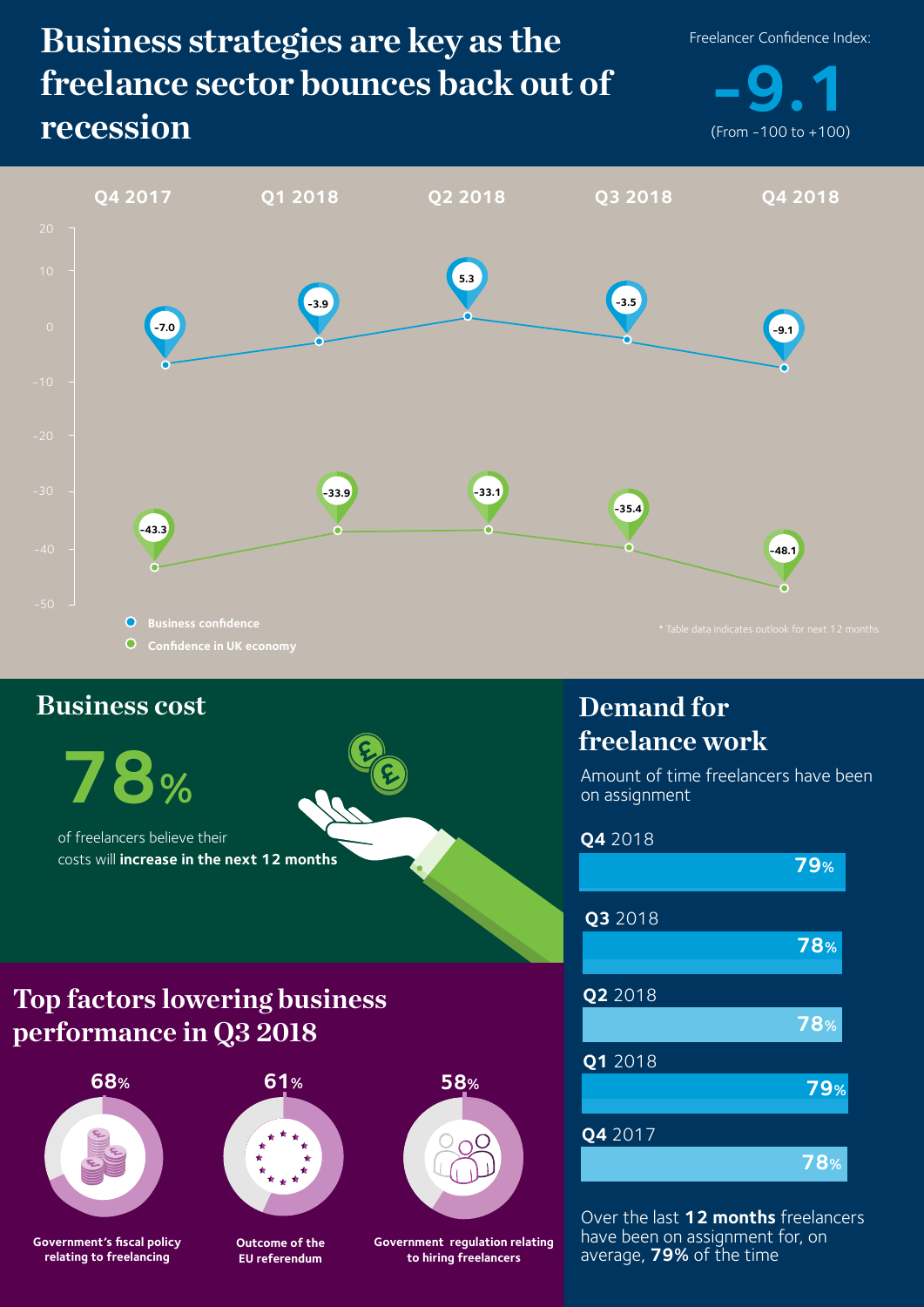## **Executive Summary**

- Freelancer day rates increased by a remarkable 21 per cent in quarter four (Q4) 2018.
- Freelancers' quarterly earnings now stand at £24,776 the highest level since Q3 2017.
- Their confidence in the economy, however, has fallen to a record low of  $-48.1$ .

Despite turbulence in the wider economy, 2018 ended remarkably well for the freelance sector, with day rates increasing by 21 per cent and overall quarterly earnings rising by 21.5 per cent. Before that, there were two consecutive quarters of negative growth in the sector.

Freelancers' pay boost at the end of 2018 is even more remarkable because of their pessimism about the rest of the economy. This quarter, their confidence in the performance of the economy over the next 12 months dipped to the lowest level since the Confidence Index began: -48.1.

This is probably connected to their concerns about uncertainty in the political landscape harming their businesses. They believe the two factors most likely to have a negative impact on their businesses are fiscal policy relating to the freelance sector and the turbulence created by Brexit.

Freelancers believe their good performance in this climate is down to two major factors: the strength of their own reputation, as well as collaboration with other freelancers and businesses. The "talent gap" in the labour market at present and its impact on wages across the board may also be a factor.

A small majority of freelancers (54%) also expect their day rates to continue rising over the next 12 months. Across all freelancer groups, there is an average expected increase of 3.8 per cent.

However, while a small majority of freelancers expect a slight increase in their day rates over the coming year, they are generally pessimistic about their business performance. Both their three- and twelve-month outlooks are in firmly negative territory. Freelancers' business confidence for the next twelve months is particularly low, reaching -9.1 – its lowest level since Q2 2017.

Over three-quarters of all freelancers (78%) also believe their business input costs are going to increase over the coming year. The average expected increase is 12.4 per cent.

Overall, therefore, freelancers experienced a pay boom at the end of 2018 despite widespread concern about government fiscal policy and the economic turbulence in the run-up to Brexit. Looking to the year ahead, however, there are several warning signs suggesting the outlook may not stay so rosy for freelancers.

## **Defining freelance status**

Freelancers are a sub-section of the wider self-employed workforce. For the purposes of this report, the category 'freelancer' includes the groups with the highest skill levels, the Standard Occupational Classification (SOC) Major Groups 1 - 3:

- **• SOC1 Managers, directors and senior officials:** Individuals who have a significant amount of knowledge and experience of the production processes and service requirements associated with the efficient functioning of organisations and businesses (e.g., managers and proprietors in agriculture related services; transport and logistics; and health and care services).
- **• SOC2 Professional occupations:** Individuals who have a degree or equivalent qualification, with some occupations requiring postgraduate qualifications and/or a formal period of experience-related training (e.g. professionals in science, research, engineering and technology; health; teaching and education; business, media and public service).
- **• SOC3 Associate professional and technical occupations:** Individuals who have a high-level vocational qualification, often involving a substantial period of full-time training or further study. Some additional task-related training is usually provided through a formal period of induction (e.g. health and social care associate professionals; protective service occupations; culture, media and sports occupations).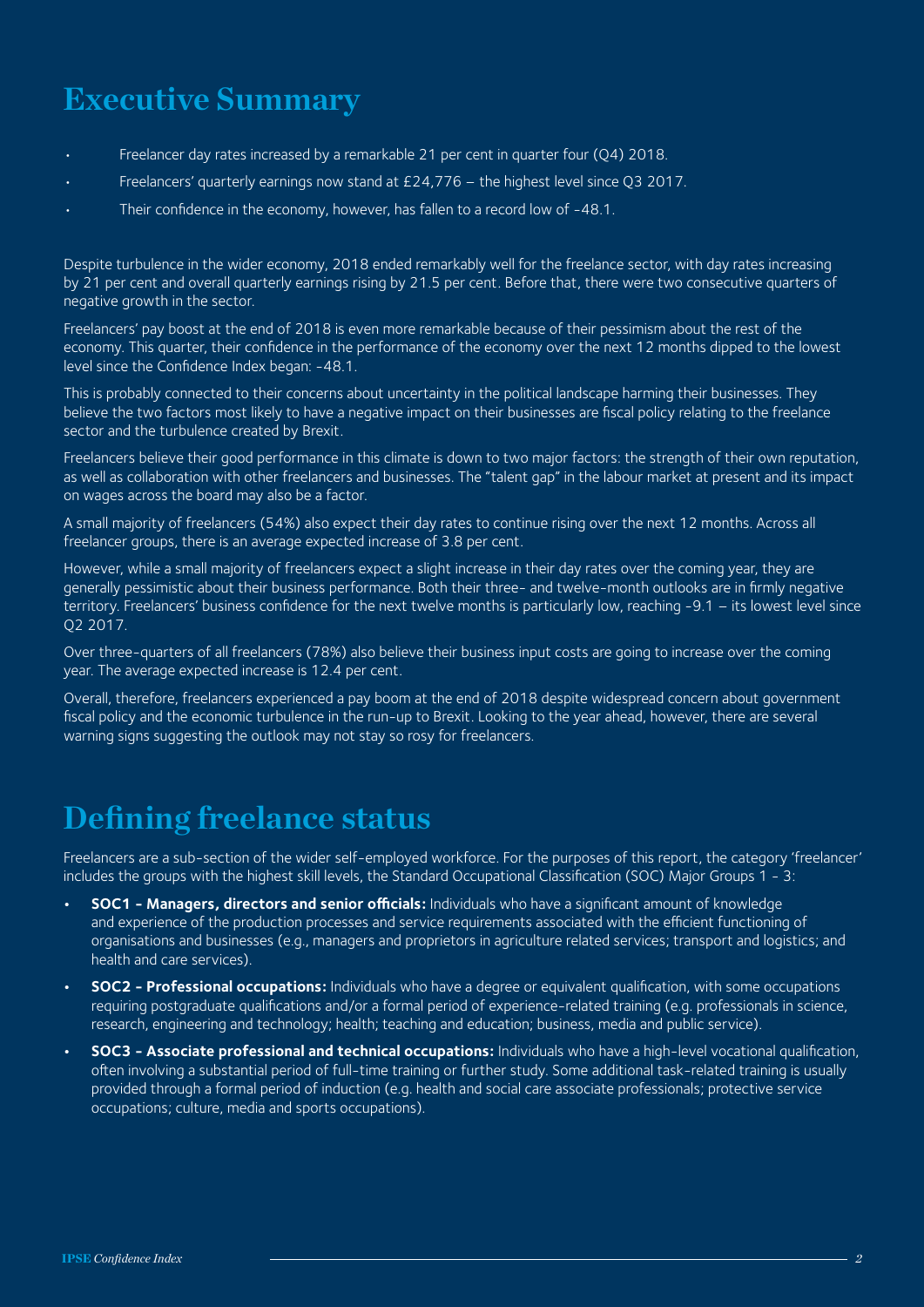

## **Economist's Perspective**

In the last quarter of 2018 the freelance sector bounced back from a weak summer, with a boom in earnings and day rates despite widespread concern about both faltering Brexit negotiations and drastic changes to tax regulations.

In Q4, freelancer quarterly earnings rose by 21.5 per cent and day rates increased by almost the same proportion (21%). Freelancers even forecast a small further net increase of 3.8 per cent in their day rates over the course of the coming year. The rise in freelancer income was almost entirely caused by growth in their day rates, rather than a greater volume of business. Freelancers, on average, only worked for one extra day compared to the previous quarter.

The rise in freelancer income was all the more remarkable given the increasing global economic uncertainty of 2018, which could be observed particularly in the downbeat market reports at the end of the year. In the UK, the government's stumbling EU withdrawal negotiations also pushed a drop-off in investment. This, along with widespread concerns about government intervention in the sector, had a significantly negative impact on freelancers' confidence in the UK economy. Freelancers' economic confidence for the next 12 months now stands at  $-48.1 -$  its lowest level since the Confidence Index surveys began in 2014. So why, despite this, has the freelance sector bounced back from the summer?

Freelancers believe their business strategies and their brand and reputation are the most important factors boosting their business performance – and this is almost certainly part of the story. But there may be another important factor. As a recent Recruitment and Employment Confederation (REC) report showed, there seems to be a "talent gap" in the labour market as uncertainty and lack of confidence filter through the economy. This means not only are businesses withdrawing from long-term decisions, but so are workers. Therefore, there are many areas where work is available but workers are not, which has pushed up pay. And based on the sharp increase in day rates, it seems likely freelancers are benefitting from this trend too.

It is not all pay growth and positives in the self-employed sector, however. Freelancers have lost confidence in their business performance in the short- and long-term. The freelancer business confidence index for the coming 12 months dropped to -9.1 - the lowest level since Q2 2017.

The data suggest several potential reasons for the steep decline in confidence. From freelancers' responses, it seems they believe Brexit and government taxation are, understandably, doing the most harm to business performance in their sector. Brexit, in particular, has almost continuously dominated the headlines. It is also important for freelancers because a large proportion of them are integrated into the European economy through contracts with both continental and global firms.

Something else to consider is that inflation dipped by 0.2 per cent in the last two months of the year – the lowest level since late 2016. This meant an increase in real terms to the money in freelancers' pockets. This dip was driven in part by a fall in petrol prices, which also disproportionately benefitted freelancers, who rely more than most on independent transport to both find and complete work.

The Confidence Index report suggests that as far as the freelance sector is concerned, there is likely to be continued inflationary pressure throughout 2019. As a result, freelancers predict their input prices will increase by 12.4 per cent in the next 12 months.

Any economic shock or upheaval will, of course, affect all forms of employment. Because of the ease with which contracts can be issued and cancelled, however, as well as their proximity to decision-making and business change projects, freelancers are particularly sensitive to economic shockwaves. They feel the changes first and are the canaries down the mine of our economy. Of course, the warning lights on the dashboard may come to nothing. But if they do not, it is freelancers who will feel the effects first. Freelancers' day rates may have risen for the moment, but the best advice would be for freelancers to invest this boom in preparing for troubled times ahead.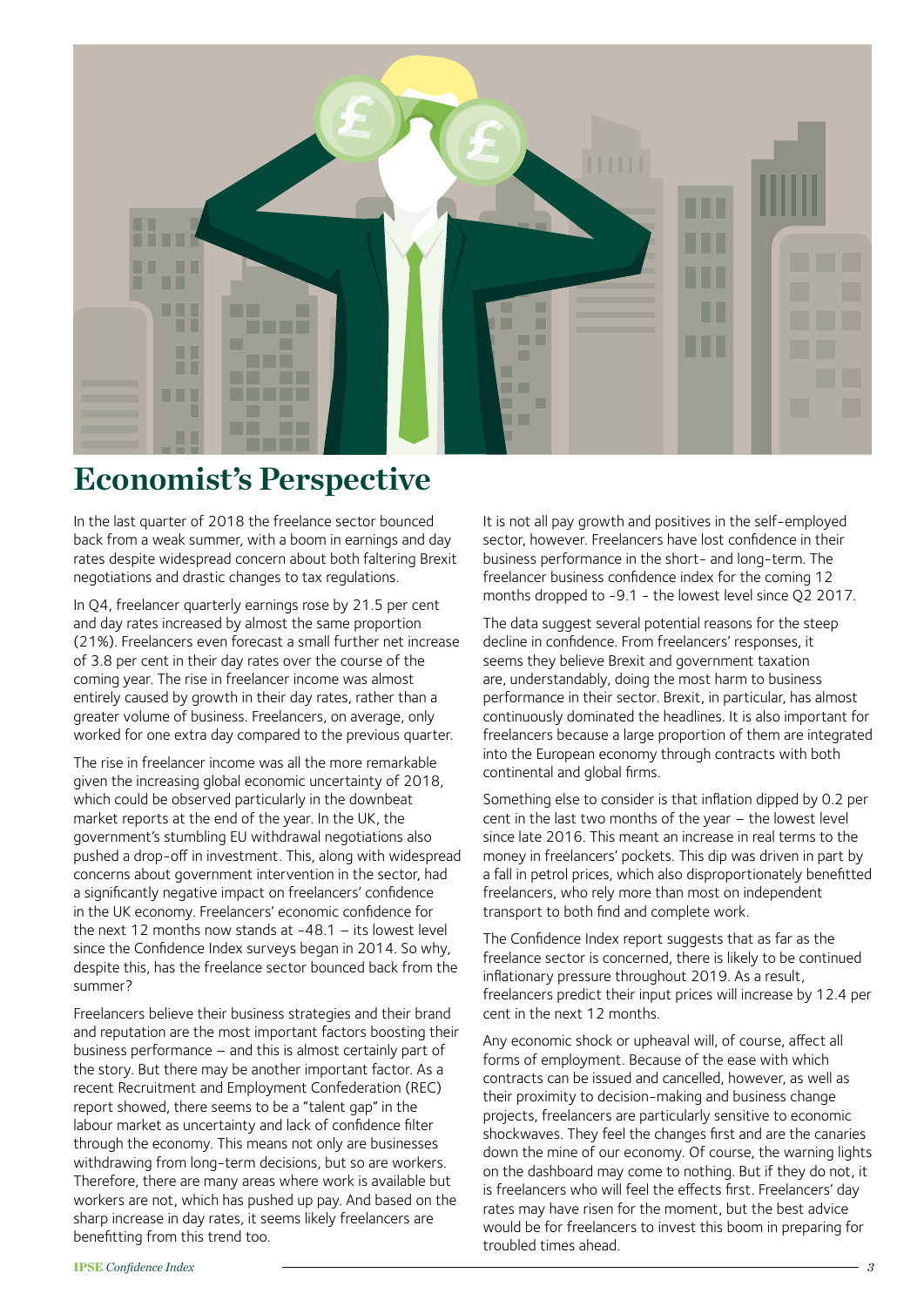

## **Freelancer Business Confidence Index**

In Q3 2018, the UK freelance sector moved into recession characterised by two consecutive quarters of negative growth. Freelancers, however, expected a buoyant final quarter of the year, with their 3-month confidence index in positive territory.

Their prediction was fairly accurate as this report shows a significant rise in quarterly earnings that moves the sector out of recession. However, the results of both UK economy and freelancer business confidence indices in Q4 2018 indicate some challenging times ahead.

The 3-month freelancer business confidence index dropped from 5.1 in Q3 2018 to -1.8 in Q4 2018, indicating that a small majority of freelancers expect business conditions

to deteriorate as they move into the first quarter of 2019 (Table 1).

 Although this drop occurs across all three Standard Occupational Groups (SOCs), SOC2 professional freelancers manifest the lowest confidence with their scores falling from  $-6.4$  to  $-11.4$ .

While the 3-month confidence levels of the other two groups have also fallen, they still retain a marginal positive score: 3.8 and 2.7 for managers, directors and senior officials (SOC1) and associate professional and technical occupations (SOC3) respectively. Therefore, the overall net negative outlook for the whole freelance sector is entirely attributable to the negative scores of SOC2 freelancers.

|                        | SOC <sub>1</sub> | SOC <sub>2</sub> | SOC <sub>3</sub> | <b>Weighted Average</b><br>$SOC1-3$ |
|------------------------|------------------|------------------|------------------|-------------------------------------|
| <b>Quarter 4: 2018</b> | 3.8              | $-11.4$          | 2.7              | $-1.8$                              |
| <b>Quarter 3: 2018</b> | 13.5             | $-6.4$           | 9.1              | 5.1                                 |
| <b>Quarter 2: 2018</b> | 14.8             | $-0.8$           | 12.0             | 8.4                                 |
| <b>Quarter 1: 2018</b> | 13.2             | 0.5              | 5.9              | 6.1                                 |
| <b>Quarter 4: 2017</b> | 10.0             | $-8.2$           | 1.1              | $-0.1$                              |

#### **Table 1: Freelancer confidence indices for their businesses over the next three months**

Freelancers were asked to identify their confidence levels for the future, relative to current performance in one of five categories: more confident, slightly more confident, as confident, slightly less confident, and a lot less confident. The confidence index was created by scoring each of the five answers with 100, 50, 0, -50 and -100 respectively, and *then taking the weighted average score for the sample. The weighted average is based on the relative proportion of freelancers in the labour market in 2017.*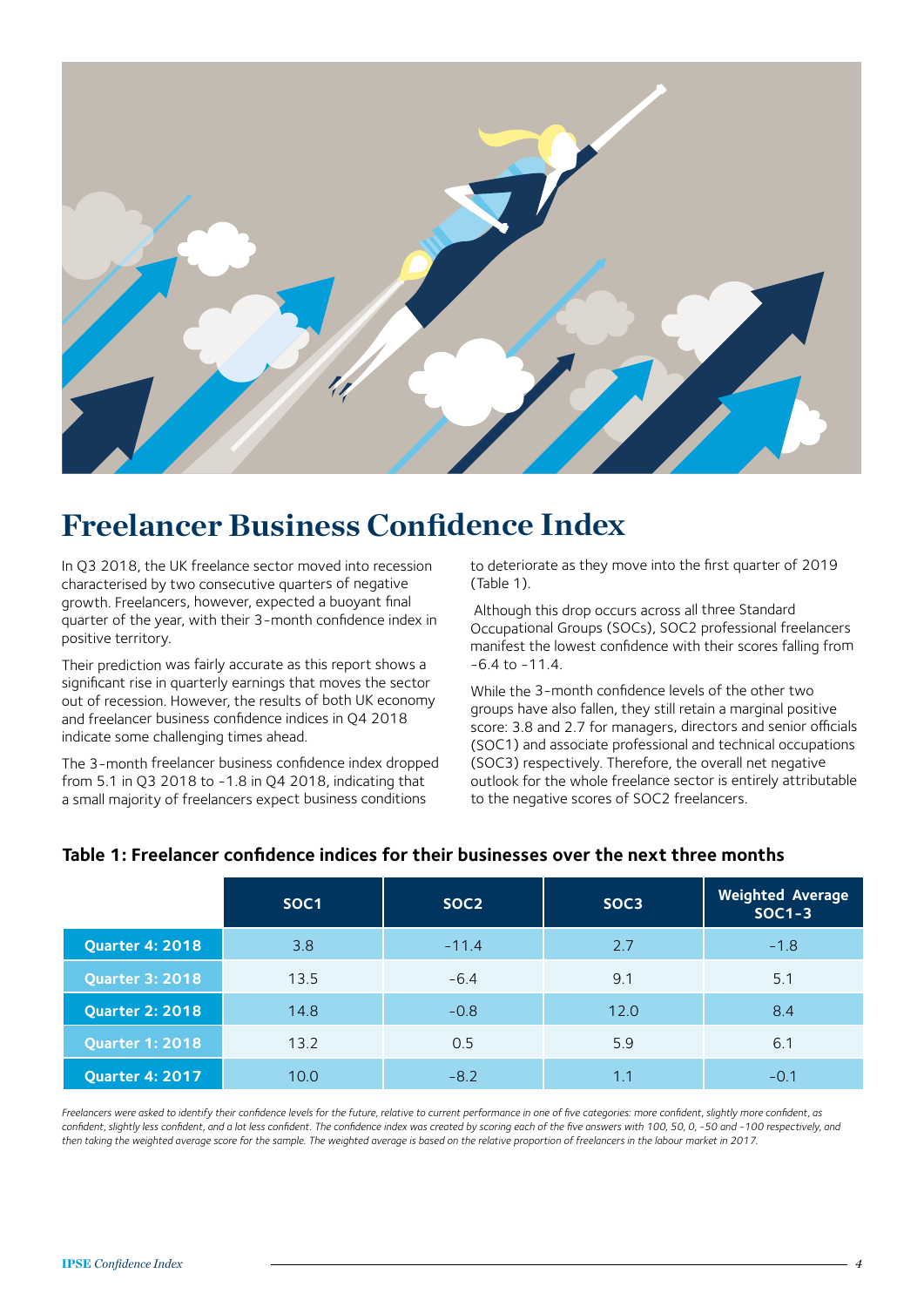The 12-month freelancer business confidence index moved deeper into negative territory, falling from -3.5 in Q3 2018 to -9.1 in Q4 2018 (Table 2). In fact, freelancers had a negative 12-month outlook for all but two quarters since the outcome of the EU referendum.

Their forecasting proved to be fairly accurate, with two recessions occurring in the sector since Q3 2016 when the referendum took place. Last quarter only SOC2 freelancers were predicting a fall in their business performance over the next 12 months whereas in this quarter both SOC2 and SOC3 are making this prediction.

SOC1's 12-month business confidence is still marginally positive with a score of 2.4. Therefore, there is less diversity in this quarter than in the last, with all SOC1, SOC2 and SOC3 freelance sectors experiencing a fall in business confidence and two of them predicting a decline in business performance in 2019.

According to the Office of National Statistics (ONS) data, these three occupational groups combined account for nearly half of all of the UK's self-employed. Therefore, their loss of confidence is a significant concern for the overall selfemployment sector and in turn the UK economy as a whole.

#### **Table 2: Freelancer confidence indices for their businesses over the next 12 months**

|                        | SOC <sub>1</sub> | SOC <sub>2</sub> | SOC <sub>3</sub> | <b>Weighted Average</b><br>$SOC1-3$ |
|------------------------|------------------|------------------|------------------|-------------------------------------|
| <b>Quarter 4: 2018</b> | 2.4              | $-25.8$          | $-2.7$           | $-9.1$                              |
| <b>Quarter 3: 2018</b> | 4.2              | $-24.9$          | 9.8              | $-3.5$                              |
| <b>Quarter 2: 2018</b> | 17.6             | $-14.4$          | 13.8             | 5.3                                 |
| <b>Quarter 1: 2018</b> | $-2.6$           | $-13.7$          | 3.7              | $-3.9$                              |
| <b>Quarter 4: 2017</b> | 3.8              | $-20.9$          | $-0.8$           | $-7.0$                              |

Freelancers were asked to identify their confidence levels for future relative to current performance in one of five categories comprising: more confident, slightly more confident, as confident, slightly less confident, and a lot less confident. The confidence index is created by scoring each of five answers with 100, 50, 0, -50 and -100 respectively and then *taking the weighted average score for the sample. The weighted average is based on the relative number of freelancers in the labour market in 2017.*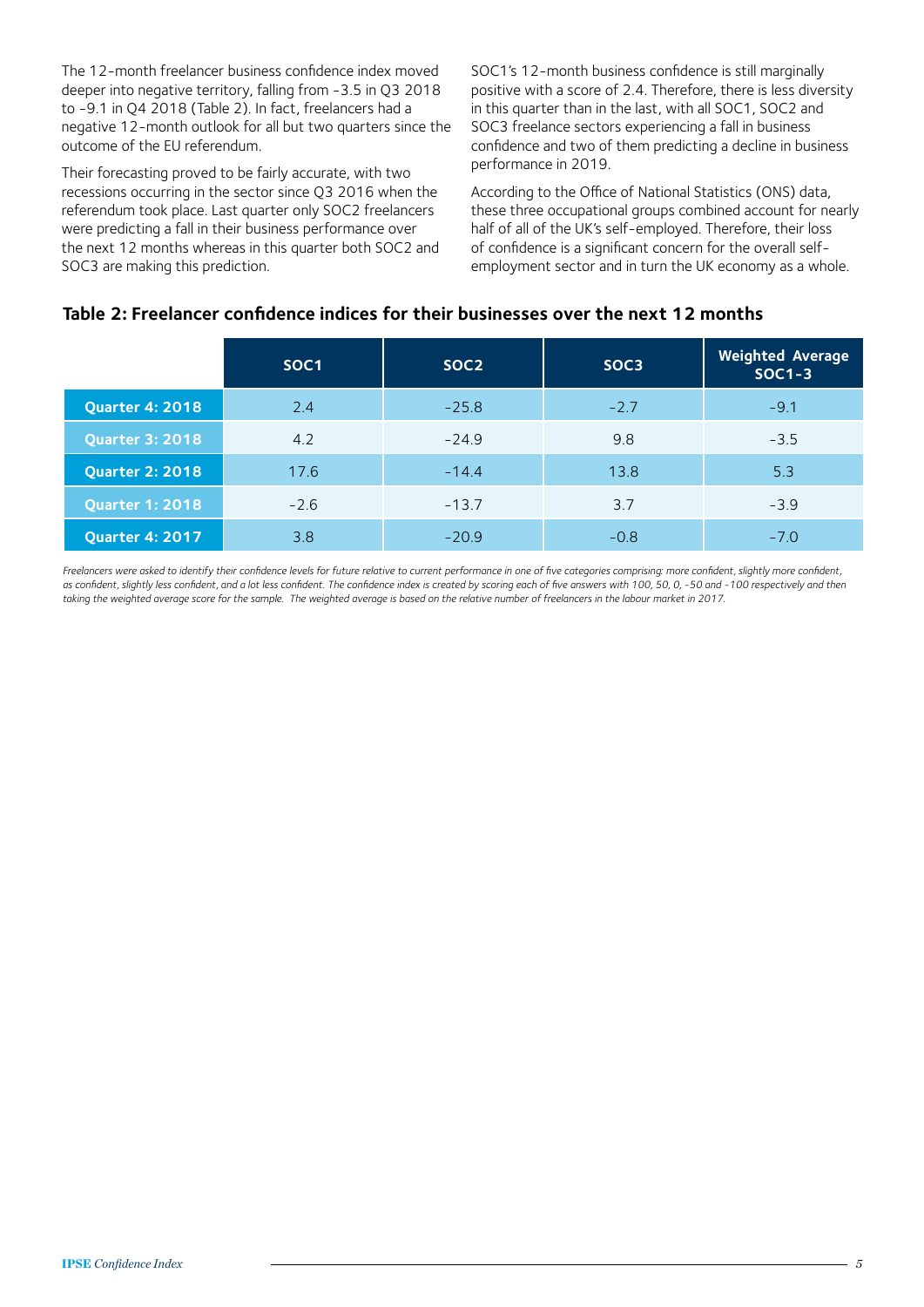

## **Factors Affecting Business Performance**

Freelancers have not changed their view regarding the top three factors negatively impacting their business performance. In the exact same order as last quarter, these are: Government taxation policy relating to freelancing, the outcome of the EU referendum and Government policy relating to the regulation of the freelance sector.

However, the notable difference this quarter is that there is a significant increase in the number of freelancers who indicate that their business performance has been constrained by these elements of public policy. For instance, those citing Government fiscal policy as detrimental increased from 58.6 per cent last quarter to 67.5 per cent this quarter (Table 3).

Similarly, the percentage of freelancers stating that the outcome of the EU referendum negatively impacted their businesses has risen from 53.6 per cent to 61.3 per cent, while Government regulation of the freelance sector has risen from 50.3 per cent to 57.5 per cent. Therefore, in very clear terms freelancers identify Government policy as having an increasingly negative impact on their business performance.

The impact of these negative influences has some variation across the different SOC groups. It has been noted in the past that SOC3 freelancers are operating in a significantly international market and this remains evident in their identification of negative influences this quarter.

The outcome of the EU referendum is the most cited negative influence (63.4%) among SOC3 associate professional and technical occupations, followed by the change in the value of Sterling (52.2%). In fact, SOC3 is the only SOC freelance cohort who cites this as a top negative influence.

A total of 51.1 per cent of SOC3 freelancers also believe they are negatively affected by the growth/state of the UK economy, as are 58.1 per cent of SOC1managerial and senior freelancers, which indicates that the recent economic difficulties are being felt by the freelance sector.

As we observed earlier, SOC2 professional freelancers are the most downbeat among the freelance occupational groups and they directly blame the Government, with fiscal policy (85.2%) and regulatory policy (81.3%) being identified as having a detrimental effect on their business.

A smaller proportion but still a strong majority (65.3%) of SOC2 freelancers blame the outcome of the EU referendum which is also in the public policy domain. Only SOC1 freelancers don't place the outcome of the EU referendum among the top three negative influences on their businesses. Similarly to SOC2 freelancers, their top two negative influences are fiscal (76.7%) and regulatory (62.8%) policies respectively.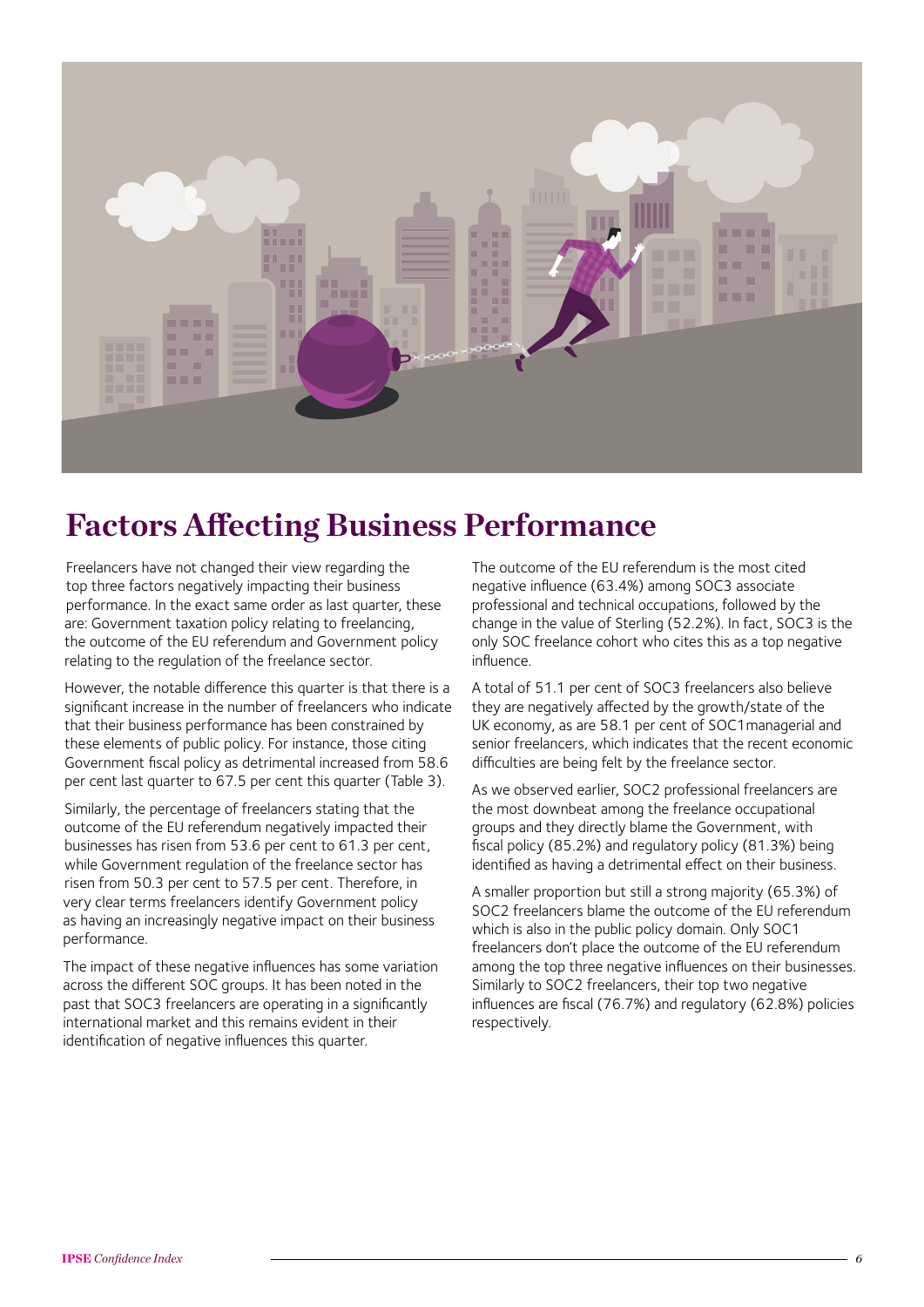#### **Table 3: Top factors that lower freelancers' business performance**

| <b>Rank</b>    | SOC <sub>1</sub>      | SOC <sub>2</sub>      | SOC <sub>3</sub>    | <b>Weighted Average</b><br>$SOC1-3$ |
|----------------|-----------------------|-----------------------|---------------------|-------------------------------------|
|                | Government's fiscal   | Government's fiscal   | Outcome             | Government's fiscal                 |
|                | policy relating to    | policy relating to    | of the EU           | policy relating to                  |
|                | freelancing           | freelancing           | referendum          | freelancing                         |
|                | (76.7%)               | (85.2%)               | (63.4%)             | (67.5%)                             |
| $\overline{2}$ | Government requlation | Government regulation | Change in the value | Outcome                             |
|                | relating to hiring    | relating to hiring    | of UK Sterling      | of the EU                           |
|                | freelancers           | freelancers           | exchange rate       | referendum                          |
|                | (62.8%)               | (81.3%)               | (52.2%)             | (61.3%)                             |
| 3              | UK GDP growth/        | Outcome               | UK GDP growth/      | Government regulation               |
|                | state of UK           | of the EU             | state of UK         | relating to hiring                  |
|                | economy               | referendum            | economy             | freelancers                         |
|                | (58.1%)               | (65.3%)               | (51.1%)             | (57.5%)                             |

Freelancers were asked to rate the importance of 15 different factors affecting the performance of their business in categories ranging from significantly positive and slightly *positive, to no impact, slightly negative and significantly negative.*

Turning to the positive influences on business performance, the major change this quarter is the emergence of 'collaborating with other freelancers/businesses to secure more work' as a new entrant to the top three positive factors affecting business performance (Table 4).

This factor has displaced 'innovation of new services' which was the second most important positive factor driving business performance last quarter and has now dropped out of the top three. The importance of building a brand/ reputation is still viewed as the most important business strategy and is even up slightly with 73.7 per cent citing this factor in the current quarter compared to 72.1 per cent last quarter.

Therefore, the top two positive factors driving the freelance sector are related to the success of their business strategies. The third most important factor is the growth of the sector in which freelancers' work which is cited by 56.6 per cent of respondents.

It is notable that the strategy of building one's own brand/ reputation is the top positive influence for all three freelancer groups. Consequently, there is some clear business advice for any freelancer wondering how best to develop their business.

Collaborating with other freelancers/businesses is the second most important positive influence for both SOC2 and SOC3 freelancers and is the third most important influence for SOC1 freelancers. This perhaps suggests another useful strategy that freelancers in these sectors might consider in order to promote their business performance.

The remaining influences are quite variable. The third most important positive influence on business performance is 'targeting new markets' for SOC3 freelancers and 'innovation of new services for consumers' for SOC2 freelancers. SOC1 freelancers cite 'growth of the sector in which they work' as their second most important factor.

| <b>Rank</b>    | SOC <sub>1</sub>         | SOC <sub>2</sub>         | SOC <sub>3</sub>         | <b>Weighted Average</b><br>$SOC1-3$ |
|----------------|--------------------------|--------------------------|--------------------------|-------------------------------------|
|                | My brand                 | My brand                 | My brand                 | My brand                            |
|                | value/reputation         | value/reputation         | value/reputation         | value/reputation                    |
|                | in the market            | in the market            | in the market            | in the market                       |
|                | (72.1%)                  | (69.7%)                  | (78.2%)                  | (73.7%)                             |
| $\overline{2}$ | Growth of the            | Collaboration with other | Collaboration with other | Collaboration with other            |
|                | sector in which          | freelancers/businesses   | freelancers/businesses   | freelancers/businesses              |
|                | I work                   | to secure more work      | to secure more work      | to secure more work                 |
|                | (58.1%)                  | (54.4%)                  | (67.9%)                  | $(60.0\%)$                          |
| 3              | Collaboration with other | Innovation in terms of   | Targeting                | Growth of the                       |
|                | freelancers/businesses   | the services             | new                      | sector in which                     |
|                | to secure more work      | I offer clients          | markets                  | I work                              |
|                | (55.8%)                  | (54.2%)                  | (64.9%)                  | (56.6%)                             |

#### **Table 4: Top factors enhancing freelancers' business performance**

Freelancers were asked to rate the importance of 15 factors which can affect the performance of their business over the last three months in categories from significantly positive *and slightly positive, to no impact, slightly negative and significantly negative.*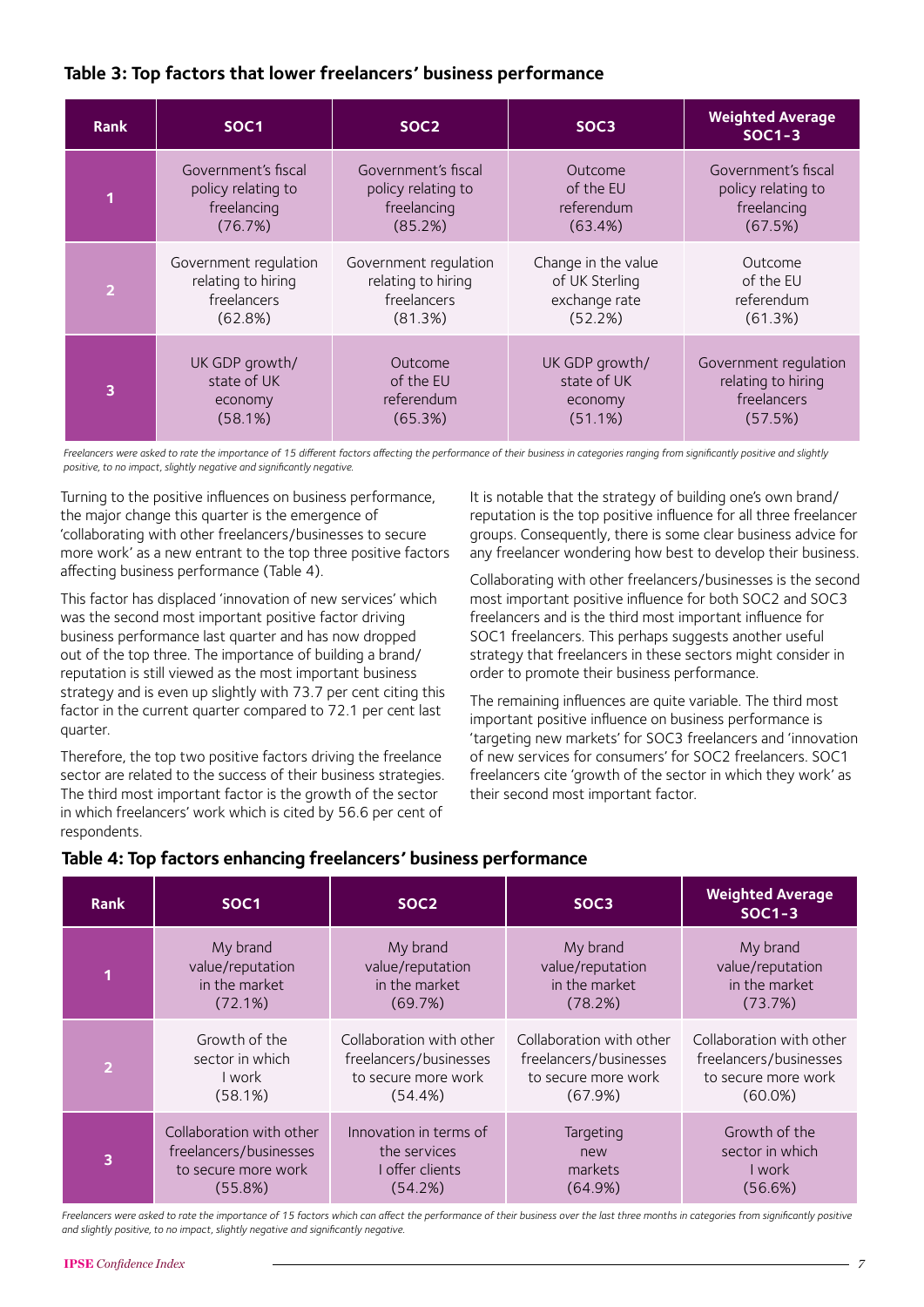

## **Freelancer UK Economy Confidence Index**

Freelancers' confidence in the UK economy dropped significantly following the outcome of the EU referendum. The indices have been mostly negative since Q3 2016 when the results of the referendum were announced, and freelancers proved to be accurate in predicting a slowing down of the UK economy.

Considering that freelancers are often used on projects involving investment in business growth and innovation, they are in an advantageous position to observe contractionary business investment activity. Therefore, their predictions have been particularly accurate in relation to business investment - itself stalled due to the risks and uncertainty surrounding Brexit - which has been holding back the performance of the UK economy.

Therefore, it is concerning that both the freelancer UK economy confidence indices are now moving into deep negative territory. Furthermore, the freelancer business confidence indices also moved into negative territory which itself points towards a continued slump in business investment activity.

The 3-month freelancer confidence index in the UK economy fell from -21.2 last quarter to -37.6 this quarter which is its second lowest score on record (Table 5). The fall was observed across all three SOC occupational groups showing that freelancers are deeply downbeat about the prospects of the UK economy in the first quarter of 2019.

|                        | SOC <sub>1</sub> | SOC <sub>2</sub> | SOC <sub>3</sub> | <b>Weighted Average</b><br>$SOC1-3$ |
|------------------------|------------------|------------------|------------------|-------------------------------------|
| <b>Quarter 4: 2018</b> | $-40.7$          | $-40.9$          | $-32.5$          | $-37.6$                             |
| <b>Quarter 3: 2018</b> | $-9.4$           | $-33.8$          | $-18.5$          | $-21.2$                             |
| <b>Quarter 2: 2018</b> | $-11.1$          | $-21.4$          | $-22.8$          | $-19.1$                             |
| <b>Quarter 1: 2018</b> | $-9.0$           | $-16.5$          | $-19.3$          | $-15.5$                             |
| <b>Quarter 4: 2017</b> | $-18.3$          | $-30.9$          | $-28.7$          | $-27.0$                             |

#### **Table 5: Freelancer confidence indices for the UK economy over the next three months**

Freelancers were asked to rate their confidence for the futre in one of five categories: more confident, slightly more confident, as confident, slightly less confident, and a lot less *confident. The confidence index was created by scoring each of the five answers with 100, 50, 0, -50 and -100 respectively, and then taking the weighted average score for the sample. The weighted average is based on the relative number of freelancers in the labour market in 2017.*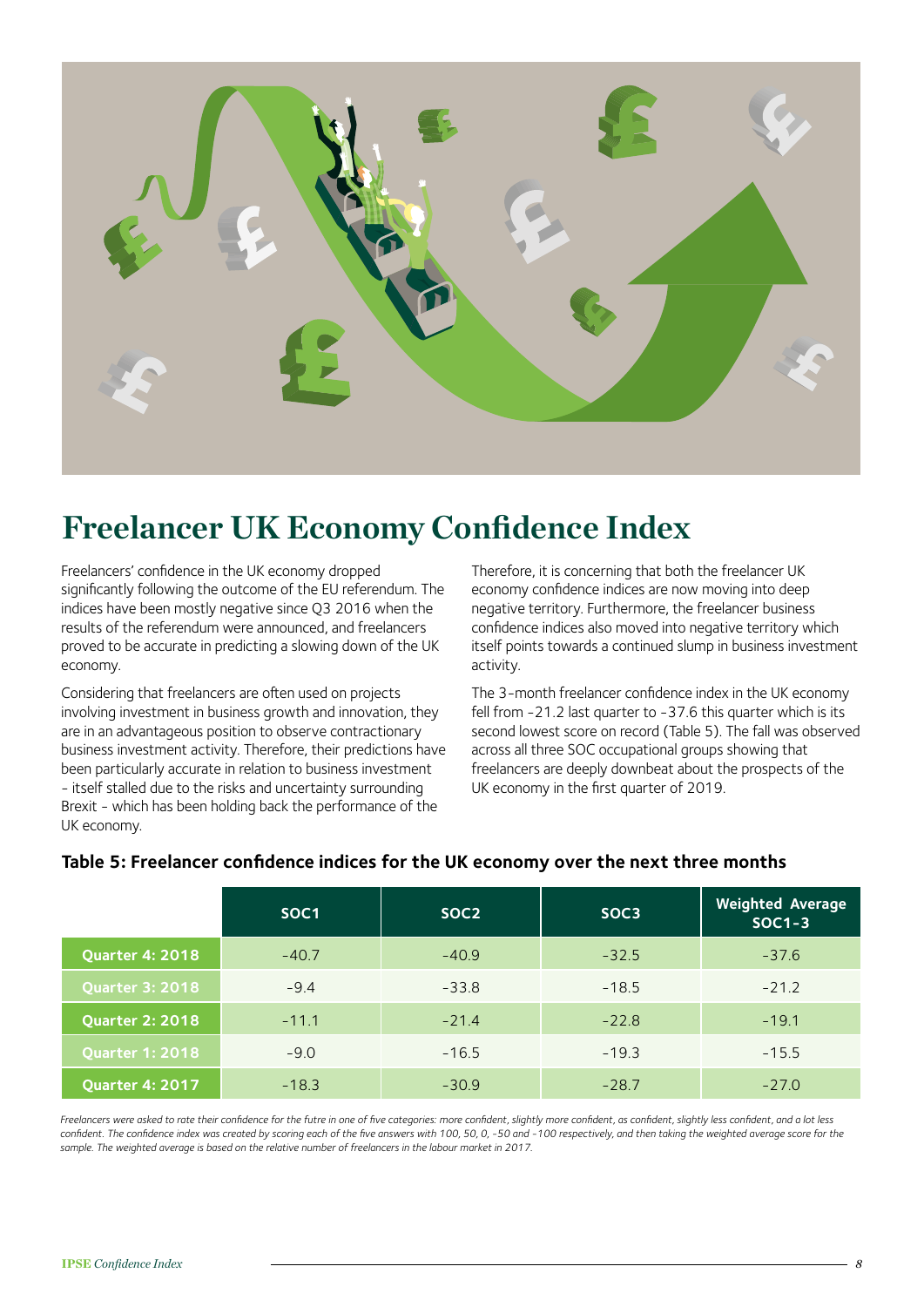Unfortunately, things do not get any better with regards to the longer 12-month perspective. The freelancer 12-month UK economy confidence index score fell from -35.4 to -48.1 which is its lowest score on record (Table 6).

Again, this lack of confidence in the UK economy over 2019 is felt by all three SOC groups of freelancers. Amongst these, SOC2 freelancers have the least confidence with an index score of -54.1 which is their lowest score on record.

The only positive that one might take from what are worrying forecasts for the UK economy is that the survey was conducted over a period which was mostly dominated by media stories of the UK heading towards a 'no deal' Brexit.

If this interpretation is true, either a Brexit deal with the EU that is more conducive to business, or a policy move to reconsider Brexit altogether could contribute to a more positive freelancer view on the prospects of the UK economy for 2019.

#### **Table 6: Freelancer confidence indices for the UK economy over the next 12 months**

|                        | SOC <sub>1</sub> | SOC <sub>2</sub> | SOC <sub>3</sub> | <b>Weighted Average</b><br>$SOC1-3$ |
|------------------------|------------------|------------------|------------------|-------------------------------------|
| <b>Quarter 4: 2018</b> | $-47.7$          | $-54.1$          | $-43.3$          | $-48.1$                             |
| <b>Quarter 3: 2018</b> | $-15.6$          | $-53.7$          | $-33.5$          | $-35.4$                             |
| <b>Quarter 2: 2018</b> | $-24.1$          | $-37.2$          | $-36.0$          | $-33.1$                             |
| <b>Quarter 1: 2018</b> | $-39.7$          | $-30.8$          | $-32.5$          | $-33.9$                             |
| <b>Quarter 4: 2017</b> | $-34.1$          | $-46.0$          | $-46.3$          | $-43.3$                             |

*Freelancers were asked to rate their confidence in the future of the UK economy in one of five categories: more confident, slightly more confident, as confident, slightly less confident, and a lot less confident. The confidence index was created by scoring each of the five answers with 100, 50, 0, -50 and -100 respectively, then taking the weighted average score for the sample. The weighted average is based on the relative number of freelancers in the labour market in 2017.*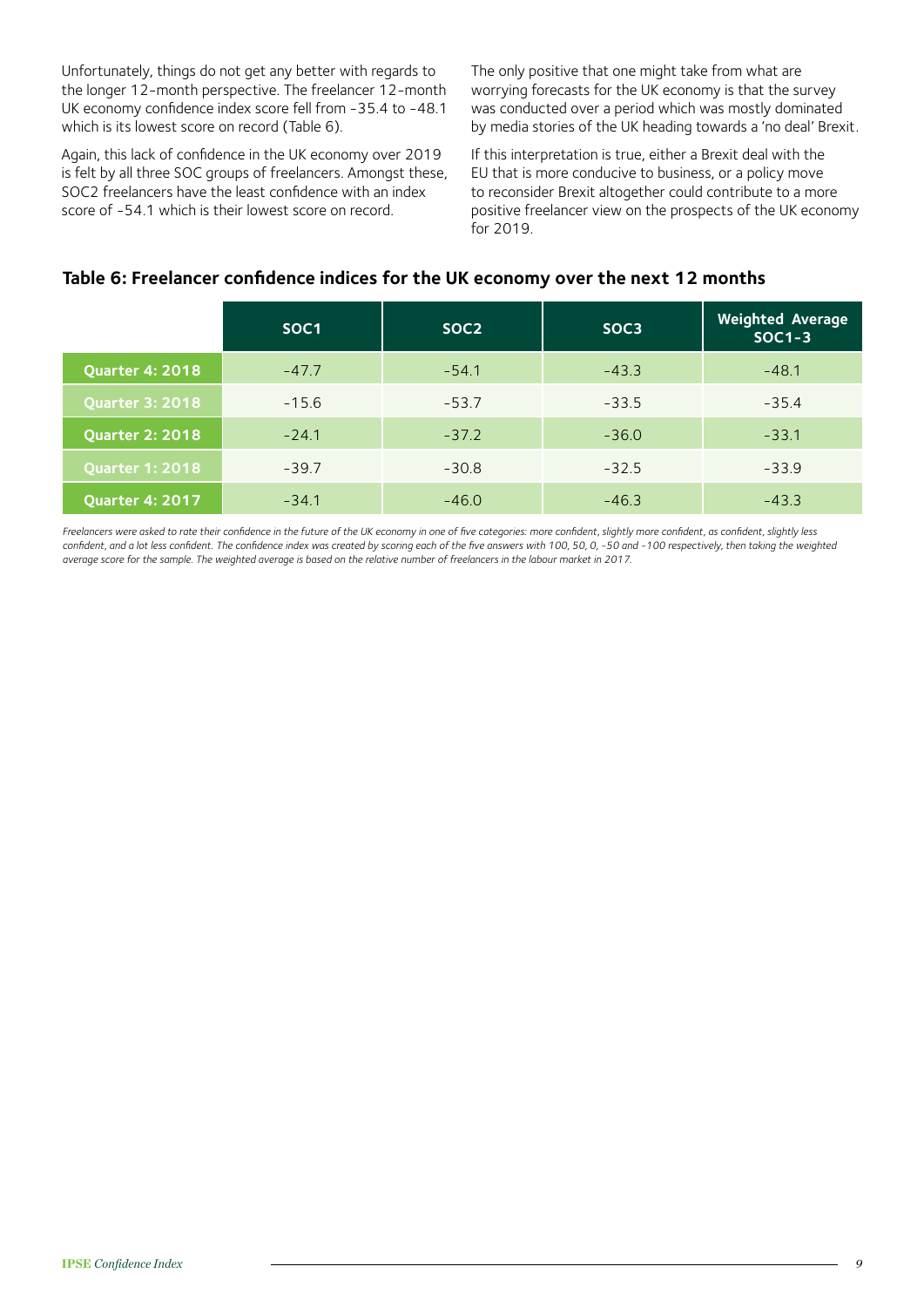

## **Freelancer Day Rates**

Freelancer day rates increased substantially by 21 per cent since Q3 2018, and the main cause of this increase is the SOC1 sector whose day rates rose by 42 per cent from £475 to £675 (Table 7).

In fact, day rates for SOC1 freelancers are now at their third highest rate since surveys began in 2014 and their highest rates since the downwards shift in day rates following the outcome of the EU referendum.

SOC2 professional freelancers experienced a more modest seven per cent increase in day rates while SOC3 had a sizeable increase of 17 per cent.

While all sectors have benefited from this sharp upswing in earnings (which has played the main role in taking the sector out of recession), SOC2 freelancers who were most pessimistic about future day rate increases last quarter do in fact underperform the double-digit percentage increases achieved by SOC1 and SOC3 freelancers.

|                        | SOC <sub>1</sub> | SOC <sub>2</sub> | SOC <sub>3</sub> | <b>Weighted Average</b><br>$SOC1-3$ |
|------------------------|------------------|------------------|------------------|-------------------------------------|
| <b>Quarter 4: 2018</b> | £675             | £533             | £280             | £474                                |
| <b>Quarter 3: 2018</b> | £475             | £500             | £239             | £392                                |
| <b>Quarter 2: 2018</b> | £508             | £486             | £232             | £394                                |
| <b>Quarter 1: 2018</b> | £542             | £490             | £299             | £430                                |
| <b>Quarter 4: 2017</b> | £516             | £493             | £261             | £407                                |

#### **Table 7: Average day rates charged by freelancers over the last three months**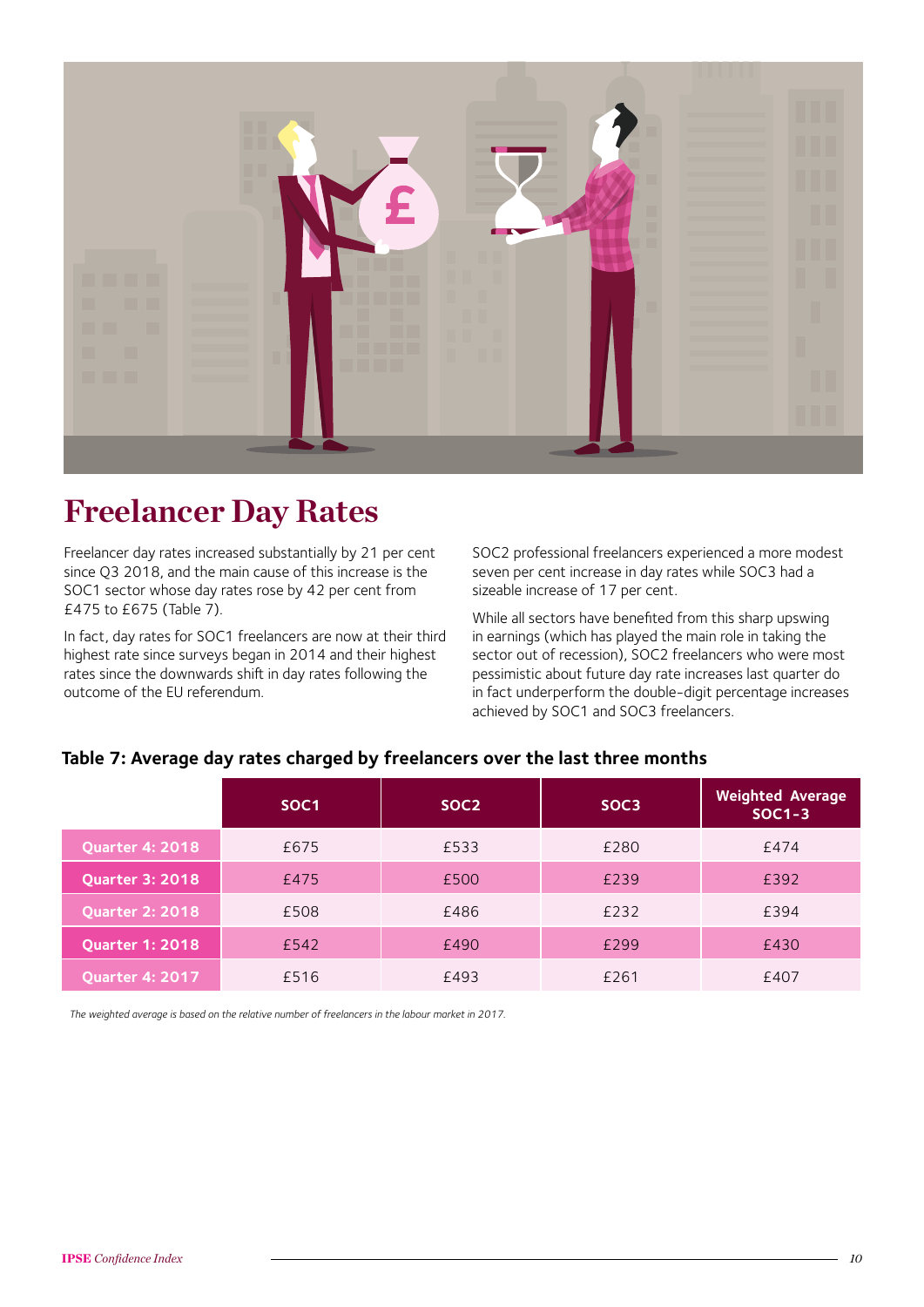While last quarter freelancers predicted a net 7.9 per cent rise in day rates over the next 12 months, the current quarterly increases are already way ahead of this forecast. On this basis alone, some contraction of day rates over the first three quarters of 2019 can be expected.

However, this is not borne out in the results, with freelancers forecasting that their day rates will further increase (Tables 8a,b). Over half of freelancers expect that their day rates will increase over the next 12 months while 28 per cent expect them to decrease (Table 8a).

All SOC groups show a significantly higher proportion of freelancers expecting an increase over those anticipating a decrease in day rates over the next 12 months.

Amongst these, the most optimistic are SOC3 freelancers from associate professional and technical occupations, with 70 per cent expecting increase in day rates throughout 2019. SOC3 freelancers are also the most upbeat in predicting a net 10.5 per cent increase in day rates by the end of 2019.

SOC1 managers, directors and senior officials predict that they will secure a very modest 1.4 per cent increase in day rates and do not anticipate losing their recent 42 per cent quarterly increase in day rates over the next year. By contrast, the least optimistic SOC2 freelancers are expecting their day rates to decline by 2.1 per cent over the next 12 months. The overall weighted expected increase in day rates across all three occupational groups is 3.8 per cent.

#### **Table 8a: Expected change to freelancer day rates over the next 12 months**

|                 | SOC <sub>1</sub> | SOC <sub>2</sub> | SOC <sub>3</sub> | <b>Weighted Average</b><br>$SOC1-3$ |
|-----------------|------------------|------------------|------------------|-------------------------------------|
| <b>Increase</b> | 44%              | 45%              | 70%              | 54%                                 |
| No change       | 22%              | 18%              | 14%              | 18%                                 |
| <b>Decrease</b> | 33%              | 37%              | 16%              | 28%                                 |

*The weighted average is based on the relative number of freelancers in the labour market in 2017.* 

#### **Table 8b: Average freelancer day rate expected change over the next 12 months**

|                        | SOC 1 | SOC <sub>2</sub> | SOC <sub>3</sub> | <b>Weighted Average</b><br>$SOC1-3$ |
|------------------------|-------|------------------|------------------|-------------------------------------|
| <b>Expected Change</b> | 1.4%  | $-2.1%$          | 10.5%            | 3.8%                                |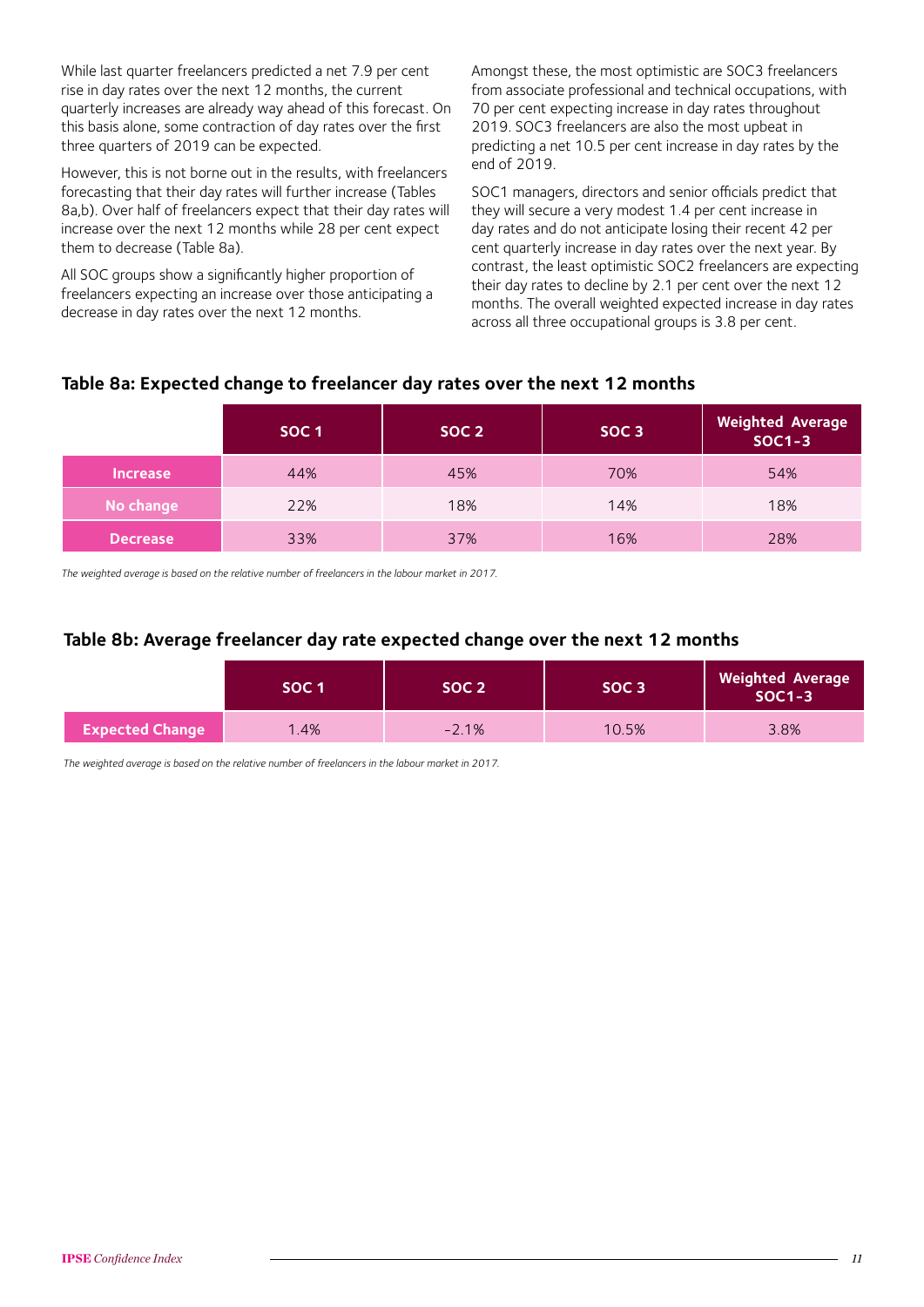

## **Capacity Utilisation**

While freelancer capacity utilisation has been falling since Q1 2018, this trend has ended in Q4 2018, with a marked increase in the number of weeks freelancers worked this quarter.

Freelancer spare capacity is measured by the number of weeks without work per quarter out of a maximum of 13 weeks. This measure is used because freelancers may or may not choose to take holidays in any quarter depending on: the demand for projects in which they are engaged, the expected likelihood to secure future work and their own personal preferences to take time off work.

Last quarter freelancers spent 2.9 weeks without work whereas this quarter the number fell to 2.7 weeks which equates to 21 per cent of spare capacity – which could be even less, if time is allowed for holiday in the Q4 festive season (Table 9).

The fall in spare capacity is driven by SOC2 and SOC3 freelancers for whom weeks without work fell from 2.5 to 2.2 weeks and from 3.6 to 3.1 weeks respectively. SOC1 freelancers, however, experienced a modest increase in spare capacity from 2.5 to 2.7 weeks since last quarter.

|                        | SOC <sub>1</sub> | SOC <sub>2</sub> | SOC <sub>3</sub> | <b>Weighted Average</b><br>$SOC1-3$ |
|------------------------|------------------|------------------|------------------|-------------------------------------|
| <b>Quarter 4: 2018</b> | 2.7              | 2.2              | 3.1              | 2.7                                 |
| <b>Quarter 3: 2018</b> | 2.5              | 2.5              | 3.6              | 2.9                                 |
| <b>Quarter 2: 2018</b> | 2.5              | 2.5              | 3.4              | 2.8                                 |
| <b>Quarter 1: 2018</b> | 2.1              | 2.3              | 3.5              | 2.7                                 |
| <b>Quarter 4: 2017</b> | 3.3              | 2.5              | 2.7              | 2.8                                 |

#### **Table 9: Freelancers' spare capacity: Number of weeks not working per quarter**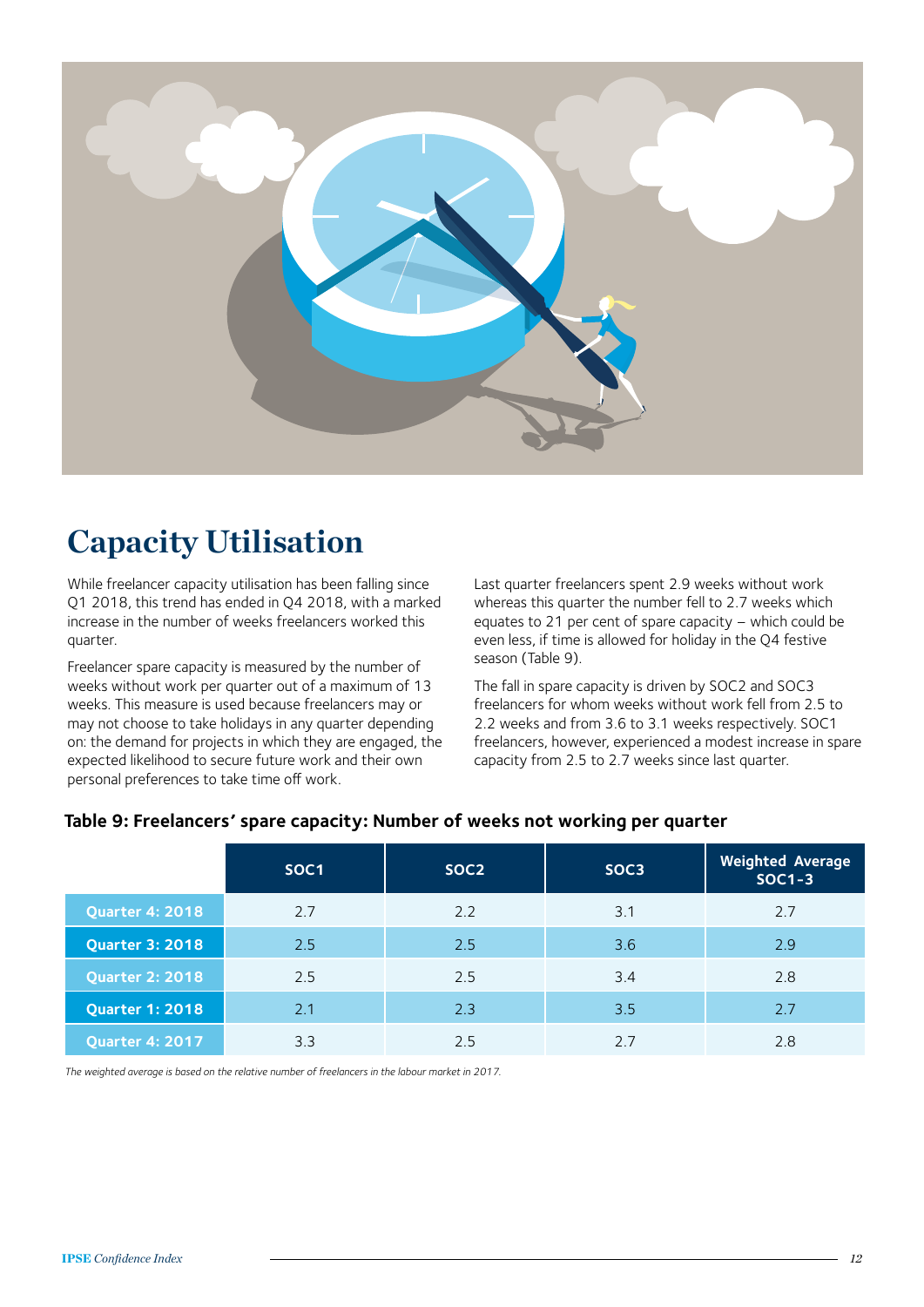

## **Quarterly Earnings**

Just after entering a recession in Q3 2018, the freelance sector bounced straight back out of it in the final quarter of 2018. Driven by a sizeable increase in day rates and a modest increase in capacity utilisation, freelancer quarterly earnings rose by 21.5 per cent overall.

This rise was enough to reverse all of the recessionary losses in 2019, with Q4 2018 reaching the highest level of quarterly earnings for the year. This exceptionally high rise in quarterly earnings is mainly driven by SOC1 and SOC3 freelancers who witnessed a 32.4 per cent and a 27.5 per cent increase respectively.

It is also notable that the substantial rise in freelancer earnings is not a seasonal effect. This can be illustrated, for example, by freelancer earnings in Q4 2017 which were the lowest for that year.

SOC2 professional freelancers who had a much more modest increase in day rates had a lower but still substantial 9.6 per cent increase in quarterly earnings in Q4 2018.

Freelancers are now earning nearly two and half (2.45) times the earnings of equivalent employees, highlighting that freelancers from all three occupational groups are premium earners when compared to employees.

|                                                                 | SOC <sub>1</sub> | SOC <sub>2</sub> | SOC <sub>3</sub> | Weighted<br><b>Average SOC1-3</b> |
|-----------------------------------------------------------------|------------------|------------------|------------------|-----------------------------------|
| <b>Quarter 4: 2018</b>                                          | £34,589          | £28,715          | £14.329          | £24,776                           |
| <b>Quarter 3: 2018</b>                                          | £26,119          | £26.200          | £11,239          | £20,398                           |
| <b>Quarter 2: 2018</b>                                          | £28,332          | £25,325          | £11.459          | £20.797                           |
| <b>Quarter 1: 2018</b>                                          | £33,509          | £26.254          | £14,471          | £23,701                           |
| <b>Quarter 4: 2017</b>                                          | £25,281          | £25.854          | £13.809          | £20.970                           |
| Quarterly equivalent employee<br>earnings 2018 (ONS estimates*) | £12.689          | £9.793           | £8,607           | £10,133                           |

#### **Table 10: Freelancers' average quarterly earnings**

*\*Employee earnings are based on Office for National Statistics (ONS) data on gross weekly earnings by employees from the provisional 2018 Annual Survey of Hours and Earnings, October 2018.*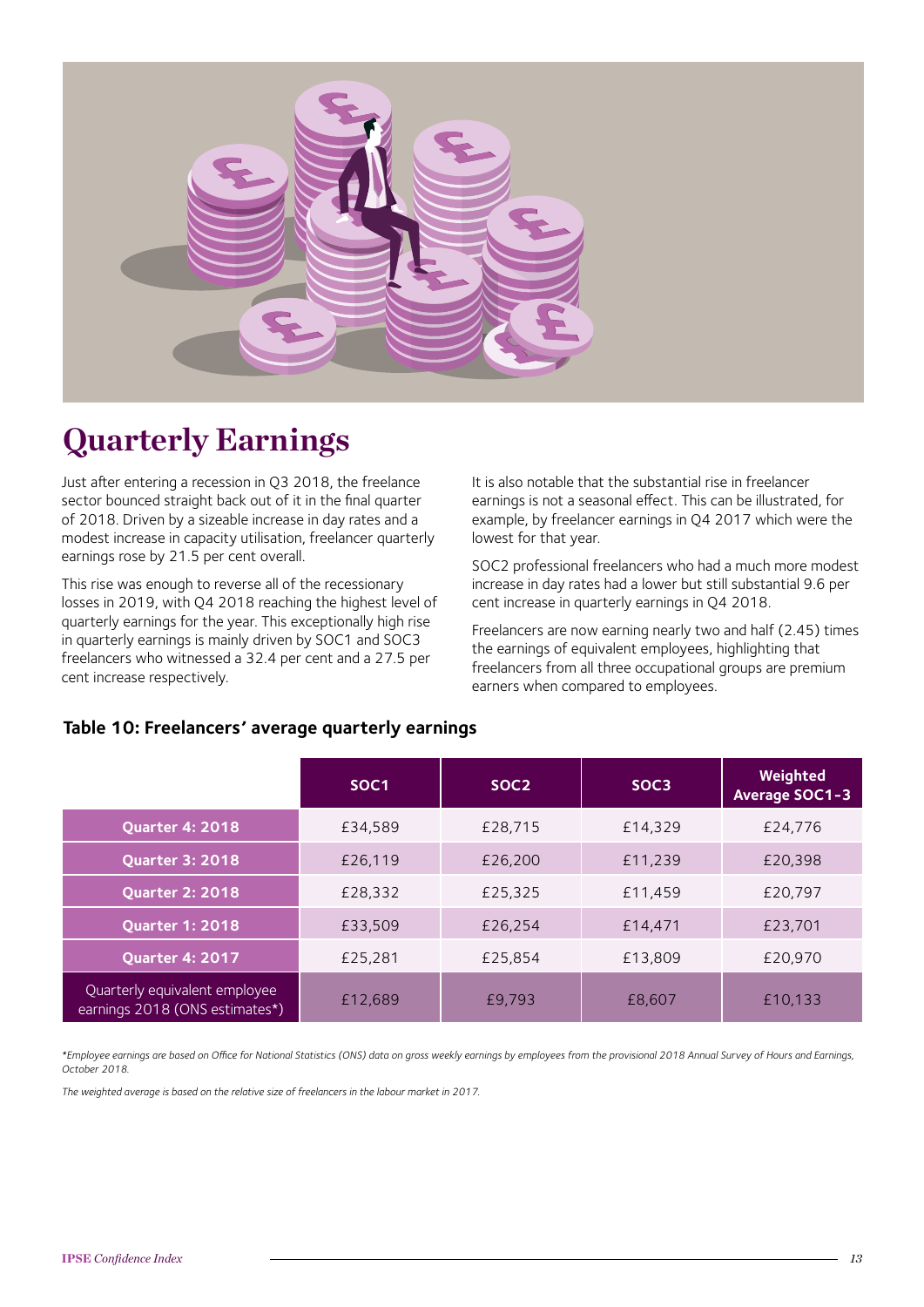

## **Freelancers' Business Costs**

The proportion of freelancers who expect their input prices to decrease over the next 12 months has remained unchanged from last quarter and stands at a small minority of eight per cent (Table 11a). The percentage who expect prices to increase remains a large majority and has increased from 75 per cent in Q3 2018 to 78 per cent in Q4 2018.

This pattern does not vary a great deal when comparing the three SOC groups. SOC2 and SOC3 have 80 per cent or more freelancers expecting their input process to rise while a sizeable majority of SOC1 (66%) also expect an input price increase. There is more variation in anticipation of a price decrease with only four per cent of SOC2 professional freelancers expecting a decrease in comparison with 14 per cent of SOC1 managers, directors and senior officials.

In terms of the net percentage change in input prices anticipated across the three SOC groups, all freelancers are expecting a double-digit input price increase resulting in a weighted average input price inflation forecast of 12.4 per cent (Table 11b).

SOC3 freelancers predict a 14.7 per cent increase in input price inflation while SOC1 and SOC2 freelancers are anticipating input price inflation of 11.0 per cent and 10.8 per cent respectively. There is evidence in this latest report which indicates increasing inflationary pressure in the price of business inputs.

The 21 per cent increase in day rates in Q4 will raise costs for businesses in the wider economy whilst freelancers' own business costs are forecast to grow at 12.4 per cent in 2019. A proportion of this change can be expected to eventually be passed down to consumers through increased prices.

|                  | SOC <sub>1</sub> | SOC <sub>2</sub> | SOC <sub>3</sub> | Weighted Average<br>SOC1-3 |
|------------------|------------------|------------------|------------------|----------------------------|
| <b>Increased</b> | 66%              | 80%              | 85%              | 78%                        |
| No change        | 21%              | 15%              | 8%               | 14%                        |
| <b>Decreased</b> | 14%              | 4%               | 7%               | 8%                         |

#### **Table 11a: Freelancers' input cost change over the next 12 months**

*The weighted average is based on the relative number of freelancers in the labour market in 2017.* 

#### **Table 11b: Freelancer input cost change over the next 12 months**

|                        | SOC <sub>1</sub> | SOC2  | SOC3  | <b>Weighted Average</b><br>$SOC1-3$ |
|------------------------|------------------|-------|-------|-------------------------------------|
| <b>Expected Change</b> | 11.0%            | 10.8% | 14.7% | 12.4%                               |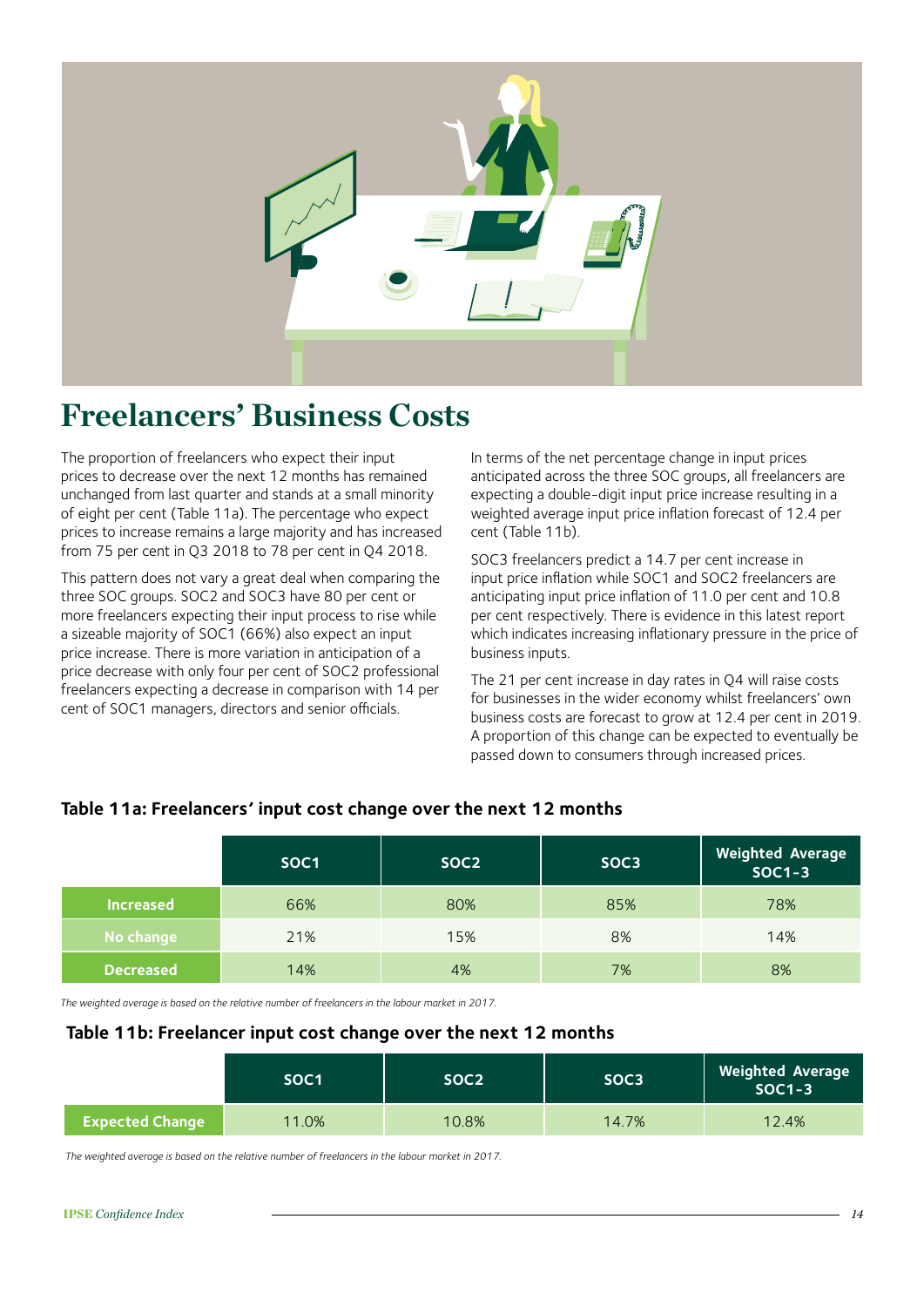## **Summary**

In the last quarterly report the freelance sector entered recession but freelancers predicted it would be short-lived expecting a modest improvement in business performance in the last quarter of 2018. The outcome had been far better, with the freelance sector literally bouncing out of recession as income grew by 21.5 per cent in Q4 2018.

Freelancers don't believe that they are entering a new boom period and expect that business performance over 2019 will underperform compared to the exceptional last quarter of 2019. However, underperformance does not mean a decline in earnings and in fact, freelancers expect their day rates to increase by 3.8 per cent over the next 12 months.

Freelancers continue to have grave concerns about the prospects for the economy with their confidence in the performance of the UK economy over the next 12 months plunging to its lowest level on record.

## **The Sample**

The quarterly Confidence Index report for Q4 2018 was compiled from 644 IPSE and PeoplePerHour members who replied to an online survey. The survey is conducted every quarter. In Q4 2018, the survey composition of respondents was: 28 per cent female and 69 per cent male, an average

Against the backdrop of a tough economic environment and Government fiscal, Brexit and regulatory policies all being identified as holding back the performance of freelancers' businesses, it is remarkable that the freelance sector has performed so well in the last quarter of 2018.

The credit mainly goes to the business strategies adopted by freelancers who through brand/reputation building and collaborating with other freelancers/businesses have managed to achieve exceptional quarterly growth in very adverse business conditions. Data from the freelance sector also indicates upward pressure within overall UK inflation, with freelance inputs forecast to increase by 12.4 per cent over 2019 alongside further growth in freelancers' own day rates over the same duration.

age of 44, have been freelancing for an average of 9.4 years and are highly educated – 28 per cent have a highest qualification at the postgraduate degree level while 56 per cent have a highest qualification at the undergraduate degree level.